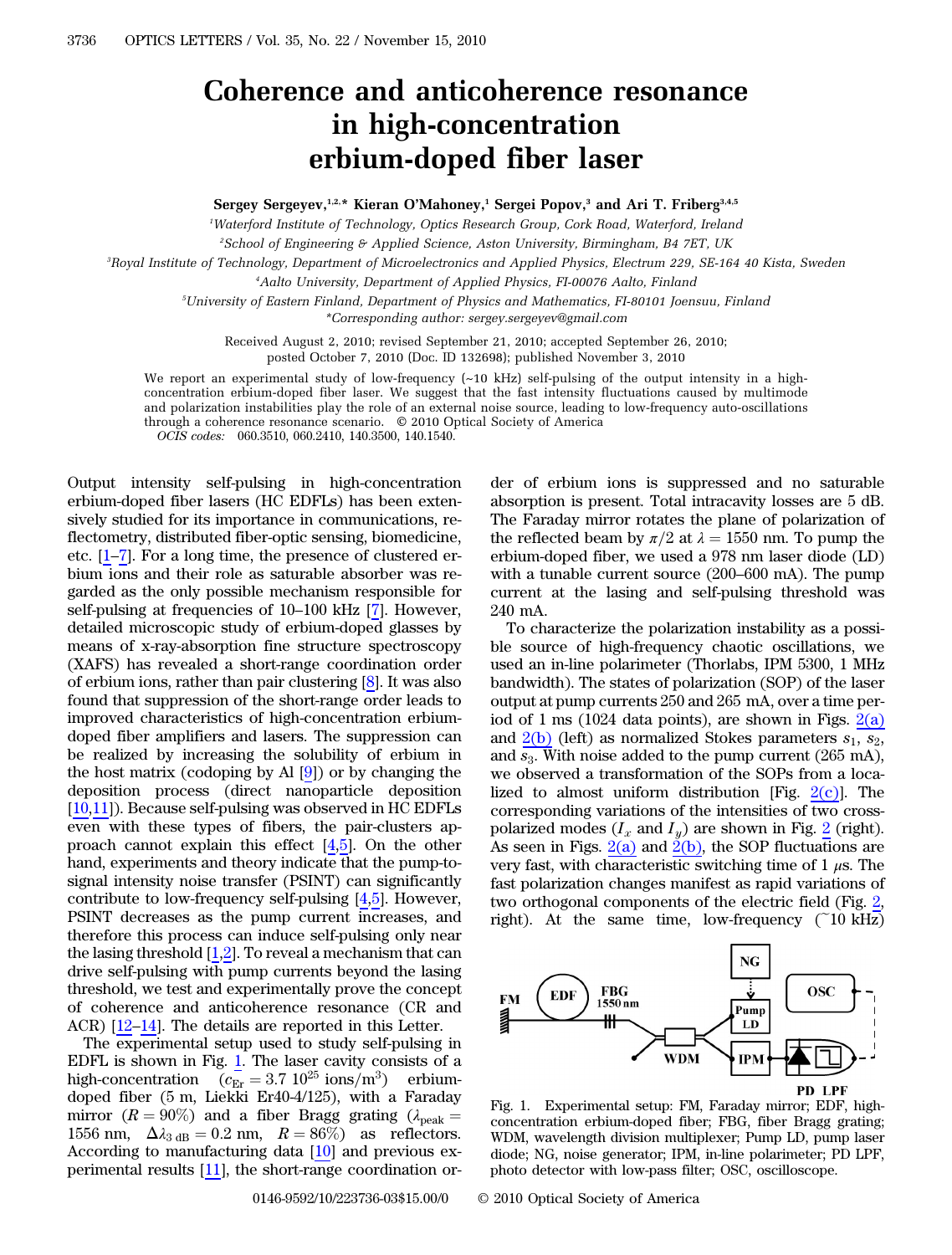<span id="page-1-1"></span>

<span id="page-1-0"></span>Fig. 2. Fluctuating polarization of the EDFL: normalized Stokes parameters on the Poincaré sphere (left) and intensity of x-polarization (solid curve) and y-polarization (dotted curve) versus time (right). Parameters: (a) pump current 250 mA, no additional noise; (b) pump current 265 mA (maximum variance of interspike intervals), no additional noise; (c) pump current 265 mA (suppression of intermittent self-pulsing), noise applied to pump current.

self-pulsing of the cross-polarized modes is clearly seen. With noise (5 kHz bandwidth) added to the pump current, a variable modulation of the period and amplitude of pulses was observed [Fig.  $2(c)$ ]. The chaotic nature of the SOP fluctuations in EDFL has also been reported in [2,3].

A related phenomenon, intermittent self-pulsing, also occurs in EDFL, but as follows from [6], this effect can be revealed on time scales of seconds. We used a photodetector, low-pass filter (New Focus, 2051-FC, 10 MHz bandwidth, cutoff frequency 100 kHz), and oscilloscope (Tektronix TDS3054, 500 MHz bandwidth) to collect data over a few seconds (Fig. [3\)](#page-1-2). Intensity self-pulsing occurs at current 250 mA [Fig.  $3(a)$ ], with slight irregularities in amplitude and period (though the period is not resolved). For the pump current of 265 mA, the period irregularities lead to intermittent self-pulsing [Fig. [3\(b\)\]](#page-1-3) in the form of radiation suppressions on 1 Hz scale. With a noise modulation of the pump current, such self-pulsing vanishes [Fig.  $3(c)$ ]. For quantitative description of the observed low-frequency self-pulsing, we define a normalized variance of spiking intervals  $R$  and intensity correlation time  $T_c$  [12]:

$$
R=\sqrt{\langle t_p^2\rangle-\langle t_p\rangle^2}/\langle t_p\rangle, \qquad T_c=\int\limits_0^\infty C^2(\tau)\mathrm{d}\tau, \quad \ \ (1)
$$

where

$$
C(\tau) = \langle I(t)I(t+\tau)\rangle/\langle I^2(t)\rangle, \qquad I(t) = I_L(t) - \langle I_L(t)\rangle.
$$
\n(2)

Here the brackets denote time average,  $t_p$  is the fluctuating interspike interval,  $I_L(t)$  and  $I(t)$  are the lasing output intensity and associated zero-mean intensity, and  $C(\tau)$  is

<span id="page-1-2"></span>

<span id="page-1-3"></span>Fig. 3. (a) Self-pulsing of the EDFL intensity with 250 mA pump current (no noise added), (b) intermittent self-pulsing with 265 mA pump current (no noise added), (c) disappearance of intermittent self-pulsing with 265 mA pump current and added noise.

a normalized autocorrelation function. Experimental results for R and  $T_c$  as a function of the laser pump current without (solid curves) and with (dotted curves) external noise modulation are shown in Fig. [4](#page-1-4) for the current in the range of 250–500 mA.

Several observations can be made from Fig. [4.](#page-1-4) The variance R increases as the current varies from 250 mA to 265 mA. The latter value corresponds to the large variations of the interspike intervals  $[Fig. 3(b)]$  $[Fig. 3(b)]$ , i.e., the case of intermittent self-pulsing. Similar behavior was observed for ring cavity EDFLs in [6]. At this pump current, the correlation time  $T_c$  takes its minimum. Further increase of the pump current leads to the minimum of  $R$  and the maximum of  $T_c$  at 280 mA. According to [4,5], noise added in the pump current increases random laser output variations through PSINT. Hence, the distribution of interspike intervals approaches homogeneous distribution with variance of one-third. Also, the increased random amplitude modulation results in suppressed correlation time  $T_c$ . The pump power fluctuation is shown in the inset in Fig. [4.](#page-1-4)

To treat the results in terms of coherence resonance, one needs to identify the noise source that drives the amplitude and spiking intervals of intensity self-pulsing,

<span id="page-1-4"></span>

Fig. 4. Normalized variance of interspike intervals  $R$  (thick solid and dotted curves) and correlation time  $T_c$  (thin solid and dotted curves) as a function of the pump current. Inset, pump power fluctuations rms versus pump current. No noise (solid curve) and additional noise (dotted curve) applied to the pump current.